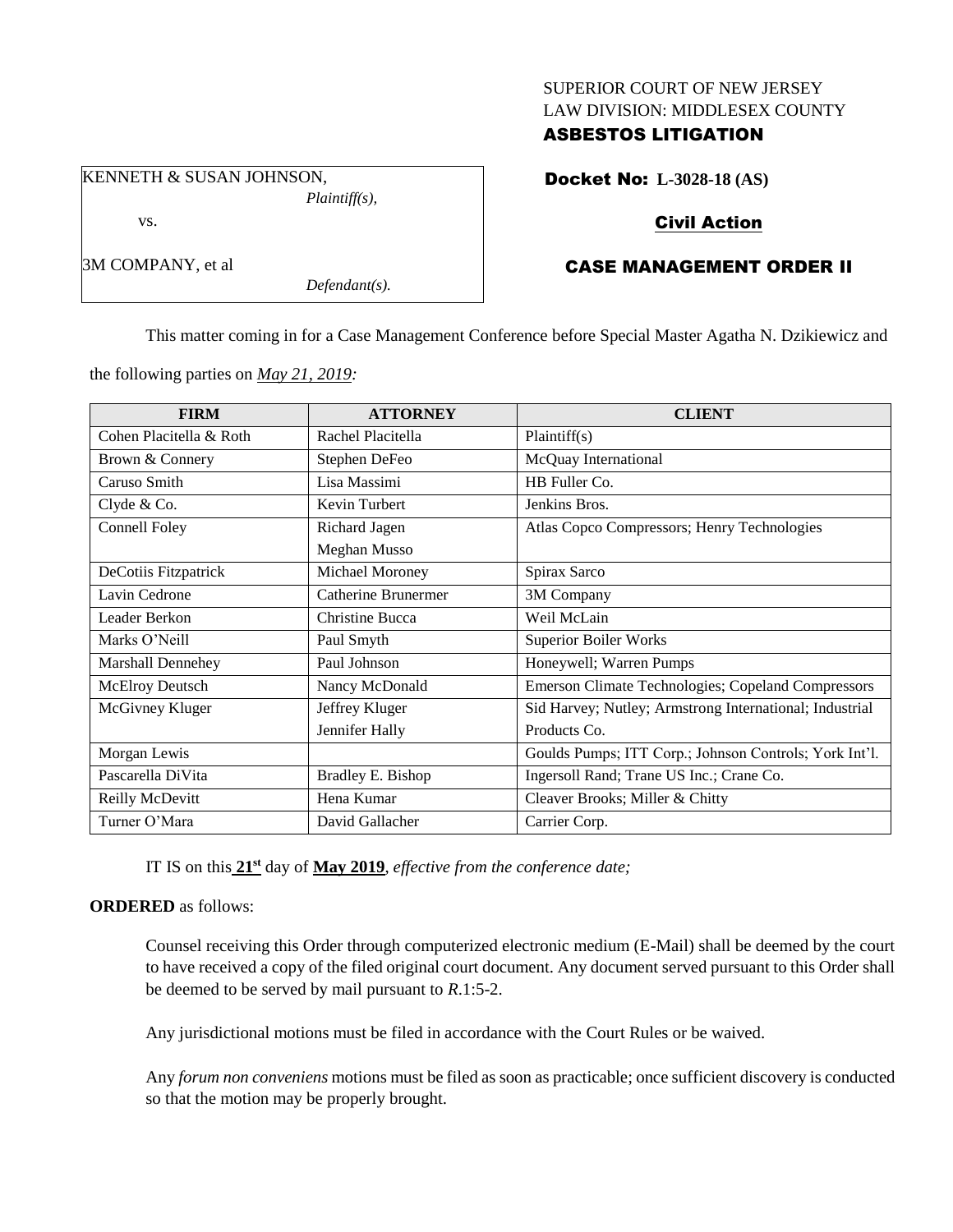# **DISCOVERY**

| May 31, 2019       | Defendants shall serve answers to standard interrogatories by this date.                                                                                                                                    |
|--------------------|-------------------------------------------------------------------------------------------------------------------------------------------------------------------------------------------------------------|
| June 21, 2019      | Defendants shall serve answers to supplemental interrogatories and document requests by this<br>date.                                                                                                       |
| June 21, 2019      | Plaintiff shall serve answers to supplemental interrogatories and document requests by this<br>date.                                                                                                        |
| August 30, 2019    | Fact discovery, including depositions, shall be completed by this date. Plaintiff's counsel shall<br>contact the Special Master within one week of this deadline if all fact discovery is not<br>completed. |
| September 30, 2019 | Depositions of corporate representatives shall be completed by this date.                                                                                                                                   |

#### **EARLY SETTLEMENT**

October 11, 2019 Settlement demands shall be served on all counsel and the Special Master by this date.

## **MEDICAL EXPERT REPORT**

August 30, 2019 Plaintiff shall serve medical expert reports by this date.

January 3, 2020 Defendants shall identify its medical experts and serve medical reports, if any, by this date. In addition, defendants shall notify plaintiff's counsel (as well as all counsel of record) of a joinder in an expert medical defense by this date.

#### **LIABILITY EXPERT REPORTS**

- September 30, 2019 Plaintiff shall identify its liability experts and serve liability expert reports by this date or waive any opportunity to rely on liability expert testimony.
- January 3, 2020 Defendants shall identify its liability experts and serve liability expert reports, if any, by this date or waive any opportunity to rely on liability expert testimony.

### **SUMMARY JUDGMENT MOTION PRACTICE**

- October 11, 2019 Plaintiff's counsel shall advise, in writing, of intent not to oppose motions by this date.
- October 25, 2019 Summary judgment motions shall be filed no later than this date.
- November 22, 2019 Last return date for summary judgment motions.

#### **ECONOMIST EXPERT REPORTS**

- September 30, 2019 Plaintiff shall identify its expert economists and serve expert economist report(s), if any, by this date or waive any opportunity to rely on economic expert testimony.
- January 3, 2020 Defendants shall identify its expert economists and serve expert economist report(s), if any, by this date or waive any opportunity to rely on economic expert testimony.

 $\_$  , and the set of the set of the set of the set of the set of the set of the set of the set of the set of the set of the set of the set of the set of the set of the set of the set of the set of the set of the set of th